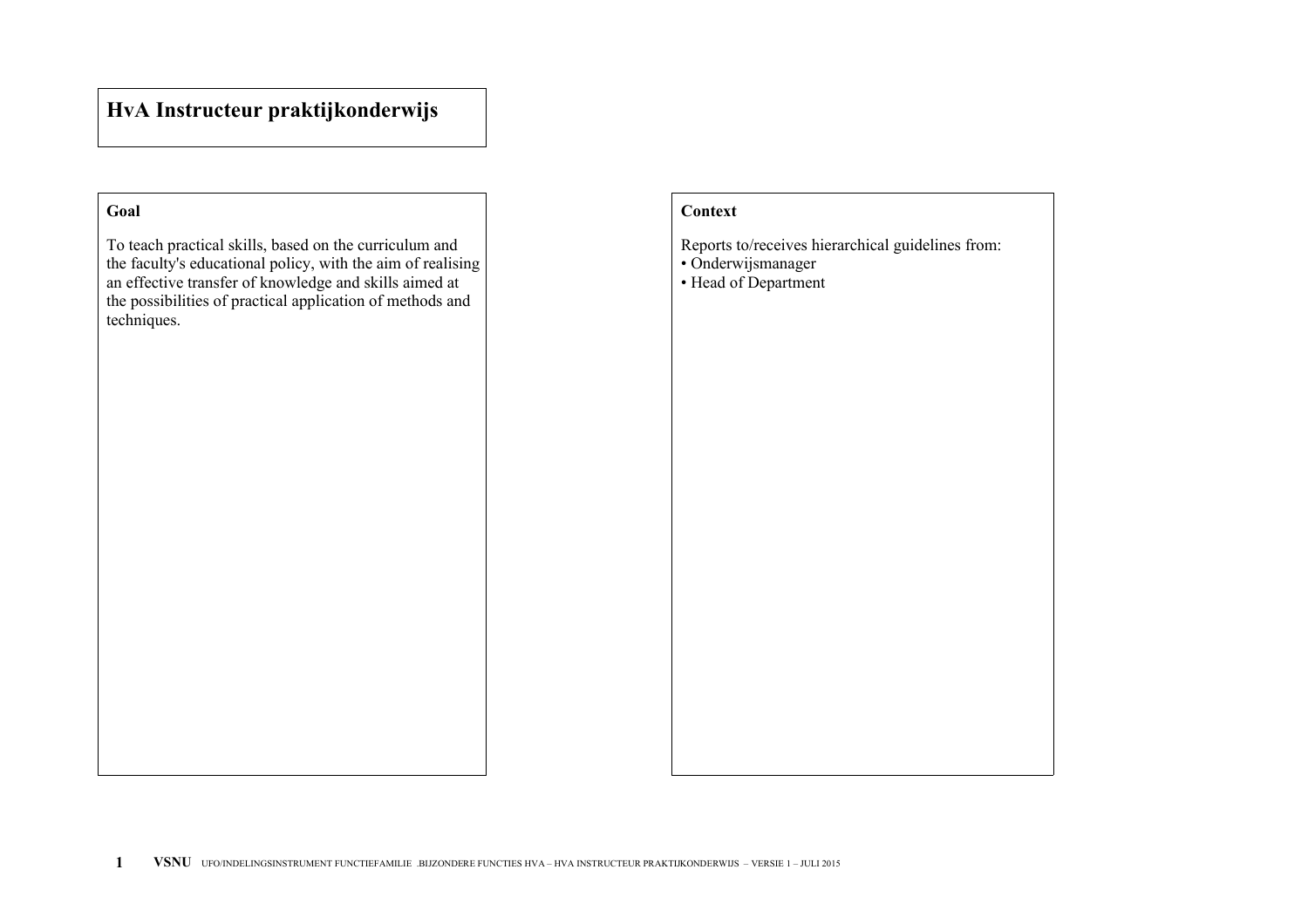| <b>RESULTAREAS</b>                                                                                              |                                                                                  |                                                                                                                                                                                                 |                                                                                                                                                                                                                                                                                                                                                                                |  |  |  |  |
|-----------------------------------------------------------------------------------------------------------------|----------------------------------------------------------------------------------|-------------------------------------------------------------------------------------------------------------------------------------------------------------------------------------------------|--------------------------------------------------------------------------------------------------------------------------------------------------------------------------------------------------------------------------------------------------------------------------------------------------------------------------------------------------------------------------------|--|--|--|--|
| <b>Main activity</b>                                                                                            | Frame                                                                            | <b>Result</b>                                                                                                                                                                                   | <b>Activity</b>                                                                                                                                                                                                                                                                                                                                                                |  |  |  |  |
| 1. Curriculum evaluation and development                                                                        |                                                                                  |                                                                                                                                                                                                 |                                                                                                                                                                                                                                                                                                                                                                                |  |  |  |  |
| Contribute to evaluating study<br>module development and<br>implementation and make<br>relenaart proposals      | Curriculum<br>Competencies to be acquired<br>by students                         | Improved study modules in<br>terms of content, design and<br>implementation.                                                                                                                    | • Contribute to the evaluation of the curriculum by identifying problem areas and taking<br>stock of the required additional provisions and improvements<br>• Make a substantive contribution to the development and adjustment of module books and<br>other parts of the curriculum<br>• Draw up manuals and readers                                                          |  |  |  |  |
| 2. Teaching                                                                                                     |                                                                                  |                                                                                                                                                                                                 |                                                                                                                                                                                                                                                                                                                                                                                |  |  |  |  |
| Prepare and provide practical<br>skills training                                                                | Curriculum component<br>objectives<br>Work instructions and safety<br>guidelines | The transfer of knowledge and<br>skills relating to the practical<br>application of methods,<br>techniques, equipment,<br>software and insight into the<br>relenaart theoretical<br>backgrounds | • Discuss assignments with the lecturer<br>• Prepare teaching materials<br>• Provide education in accordance with the teaching concept<br>• Monitor progress and resolve any problems that arise during learning situations                                                                                                                                                    |  |  |  |  |
| 3. Educational assessment                                                                                       |                                                                                  |                                                                                                                                                                                                 |                                                                                                                                                                                                                                                                                                                                                                                |  |  |  |  |
| Assessment of students'<br>academic performance                                                                 | Predefined standards for the<br>curriculum component                             | Information on academic<br>performance within the<br>assigned study modules                                                                                                                     | • Conduct oral and written tests<br>• Develop practical examinations<br>· Prepare diagnostic examination reports                                                                                                                                                                                                                                                               |  |  |  |  |
| 4. Student supervision                                                                                          |                                                                                  |                                                                                                                                                                                                 |                                                                                                                                                                                                                                                                                                                                                                                |  |  |  |  |
| Supervise and assess students<br>when executing assignments and<br>monitor their progress                       | Curriculum<br>Assignment objectives                                              | Practical support and progress<br>monitoring to enable students<br>to achieve the assignment<br>objectives                                                                                      | • Provide students with information on the potential applications of equipment and<br>software in relation to assignments<br>• Supervise students when executing assignments<br>• Coordinate progress and the achievement of objectives with students<br>• Provide input to assess assignments<br>• Assess students' progress with regard to the assigned study modules        |  |  |  |  |
| 5. Facility management and maintenance                                                                          |                                                                                  |                                                                                                                                                                                                 |                                                                                                                                                                                                                                                                                                                                                                                |  |  |  |  |
| Manage and maintain the<br>allocated facilities (such as<br>practical teaching spaces,<br>equipment and stocks) | Guidelines<br>Manuals                                                            | Optimum performance and the<br>availability of facilities                                                                                                                                       | • Identify malfunctions/faults/shortages<br>• Perform primary maintenance or call in third parties to resolve malfunctions/faults/<br>shortages<br>• Manage, issue and allocate equipment, materials and facilities<br>• Maintain supervision to ensure that all equipment, materials and facilities are used in a<br>responsible manner, in accordance with safety guidelines |  |  |  |  |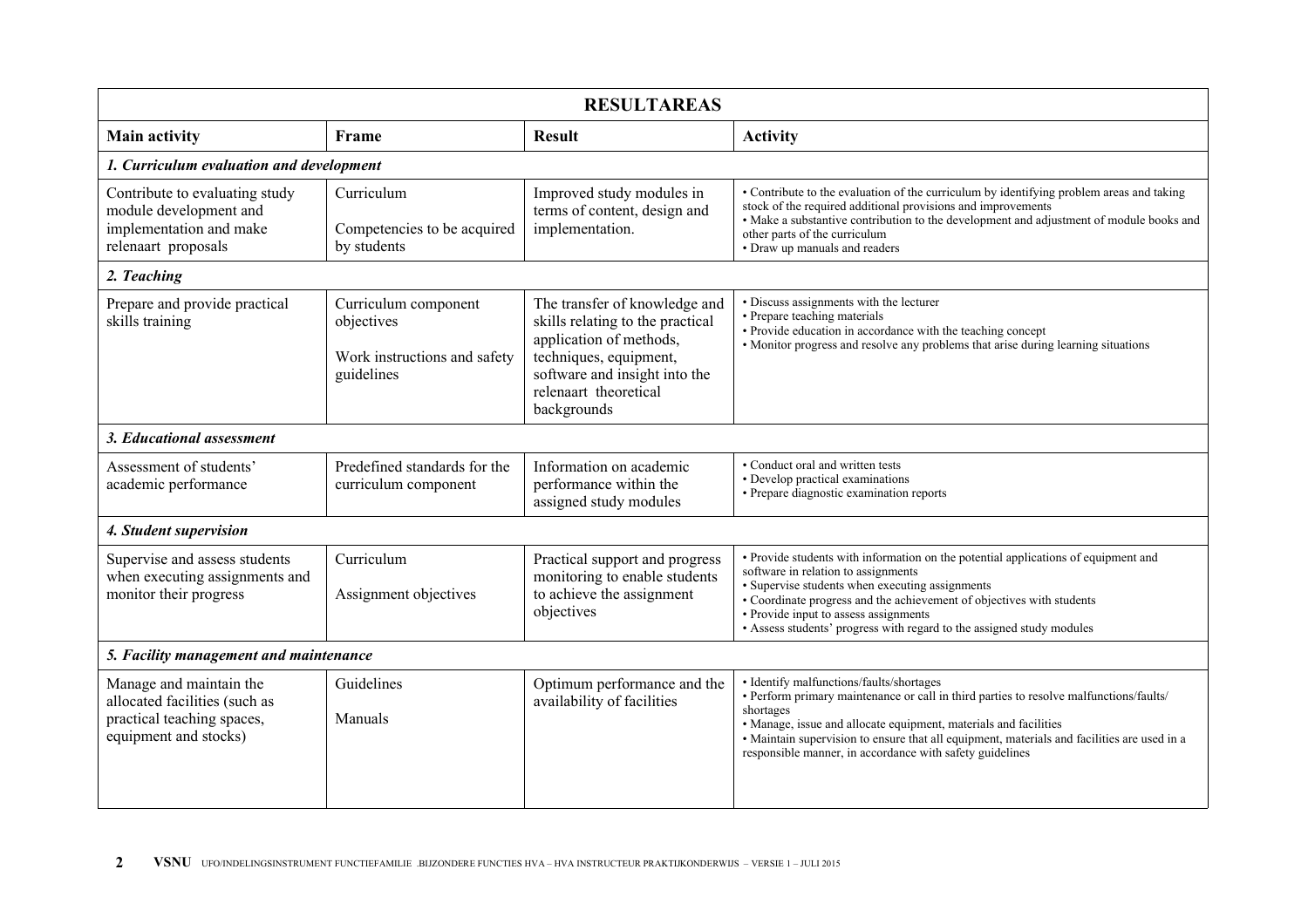| <b>RESULTAREAS</b>                                                                                    |                                                                     |                                                                                 |                                                                                                                                                                                                                                                                                                                                                                          |  |  |  |
|-------------------------------------------------------------------------------------------------------|---------------------------------------------------------------------|---------------------------------------------------------------------------------|--------------------------------------------------------------------------------------------------------------------------------------------------------------------------------------------------------------------------------------------------------------------------------------------------------------------------------------------------------------------------|--|--|--|
| <b>Main activity</b>                                                                                  | Frame                                                               | <b>Result</b>                                                                   | <b>Activity</b>                                                                                                                                                                                                                                                                                                                                                          |  |  |  |
| 6. Manufacturing of facilities and educational tools                                                  |                                                                     |                                                                                 |                                                                                                                                                                                                                                                                                                                                                                          |  |  |  |
| Devise methods, techniques,<br>instruments and equipment                                              | Client requirements<br>Learning targets and desired<br>applications | Optimised methods,<br>techniques and/or equipment<br>needed for the application | • Analyse the requirements and desired applications, and study relenaart professional<br>literature<br>• Describe the required educational tools<br>• Manufacture or commission production of the required educational tools<br>• Demonstrate and test the educational tools produced<br>• Transfer the educational tools produced to colleagues, lecturers and students |  |  |  |
| 7. Coordination (variant)                                                                             |                                                                     |                                                                                 |                                                                                                                                                                                                                                                                                                                                                                          |  |  |  |
| Coordinate the execution of study<br>modules and/or activities to be<br>conducted by department staff | Curriculum                                                          | Achieve academic objectives                                                     | • Discuss the content, structure and teaching method relating to a curriculum component<br>• Support the execution and provide feedback in order to achieve further improvement<br>• Inform staff of the desired objectives and results                                                                                                                                  |  |  |  |